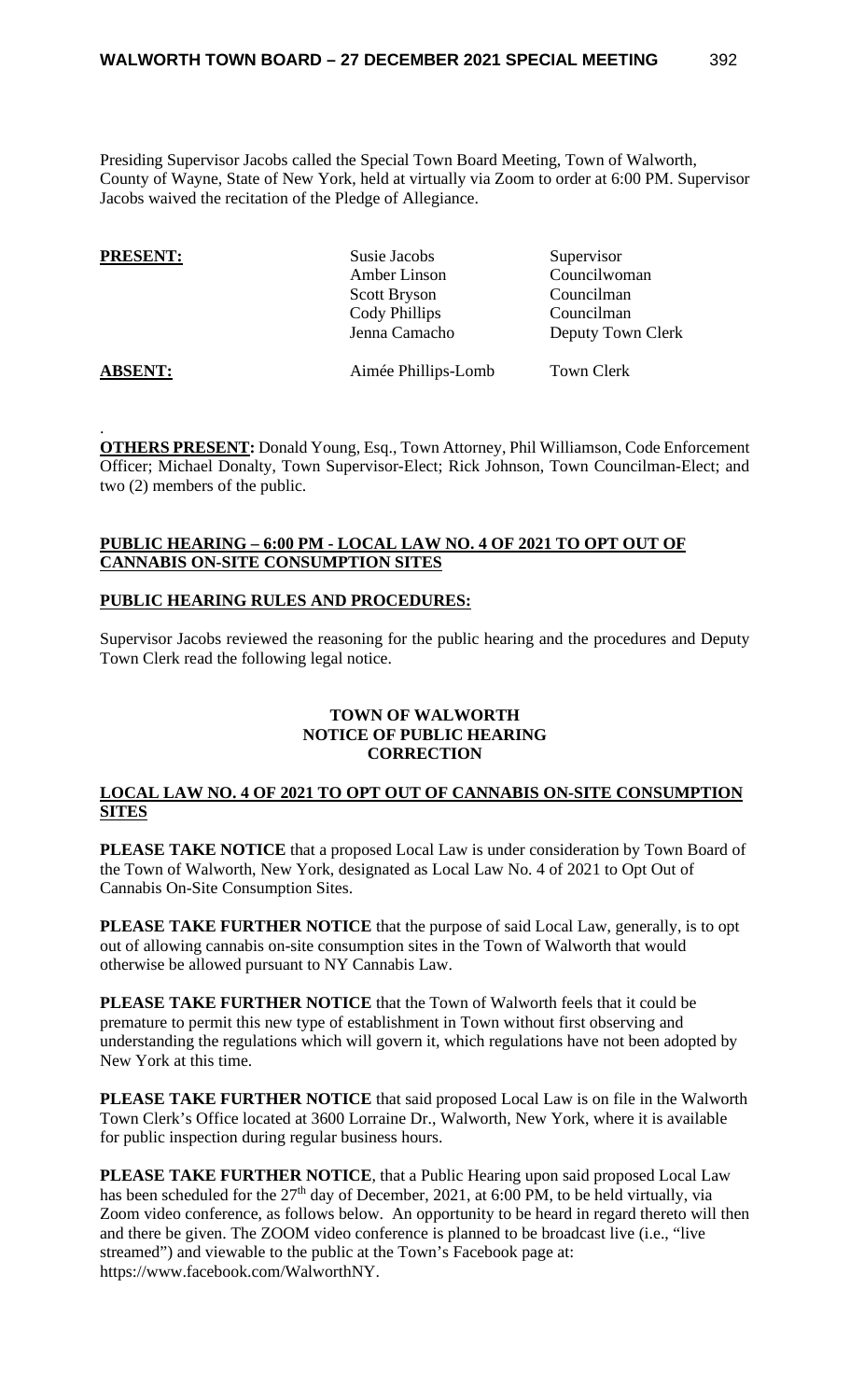**NOTICE IS FURTHER HEREBY GIVEN THAT**, should the public wish to participate for purposes of being heard during the public hearing, they may do so by joining the meeting via ZOOM as follows: to see video, by joining ZOOM meeting number 826 3621 5611, with password 913070; by phone only, by dialing in to 1(929)2056099.

**NOTICE IS FURTHER HEREBY GIVEN THAT**, in order to request to speak during the ZOOM meeting, a resident should "raise their hand," digitally, as follows: if on the Zoom App., by clicking the "raise hand button" on the bottom of the ZOOM App.; if on the phone, by pressing \*9; the moderator will unmute each person whose hand is raised, one at a time, to permit them to speak.

**NOTICE IS FURTHER HEREBY GIVEN THAT**, should the public wish to participate for purposes of being heard during a Town Board meeting while not being virtually present at the meeting, members of the public may submit contributions in writing to the Town Clerk via email at townclerk@townofwalworthny.gov or by mail to Aimée Phillips-Lomb, Town Clerk, Town of Walworth, 3600 Lorraine Drive, Walworth, NY 14568.

Dated: December 17, 2021 BY ORDER OF THE WALWORTH TOWN BOARD Aimée Phillips-Lomb, Town Clerk

Supervisor Jacobs declared the Public Hearing opened and asked if anyone present would like to speak in **FAVOR** or **AGAINST**.

Supervisor Jacobs noted that she was unable to stream the meeting on Facebook due to technical difficulties and stated that it would be posted at a later time.

Time: 6:05 PM.

Councilman Bryson asked the Town Attorney to review the reasoning for this hearing and proposed resolution.

There were no comments from the public present, and the Deputy Town Clerk read the following letters that were received:

> 385 Wildflow ver Drive Walworth, New York, 14568 22 December 2021

orth Town Bo 3600 Lorraine Drive Walworth, New York, 14568

To the collective Town of Walworth Board members:

We are writing to you to urge you to OPT OUT of allowing dispensaries and consumption wed within the Town of Walworth per the Marijuana Regulation & Taxation Act (31 March 2021).

This should be tabled until better input from residents is received, and, when the new full board is available to make a more informed decision. There are only four me. on the current board since the sole opening was not filled by the Board after the departure of Karel Ambroz, and two of the current Board members only have five days remaining in tenure. It would seem that the current Board is trying to push through an eleventh-hour piece of legislation that would be better suited to more time to discuss possibly even waiting for a referendum by the residents of the town to decide the fate of this issue. The Village of Pittsford is attempting to do just that, and under New York State law, that is allowed. Pittsford village voted to opt-out in-order to bring about a referendum, but they are not the only locality to do so

(https://www.rochestercitynewspaper.com/rochester/when-it-comes-to-le tent<sup>2</sup>nid=13817202) The Marijuana Regulation & Taxation Act was signed into law on 31 March 2021, and cannot find the original date that municipalities were directed to vote on allowing dispensaries and consumption sites, it would seem that the Board has had ne to discuss the issue prior to having to complete a special vote five days prior to the due date. While we do elect members of the Board to legislate and enact laws, regulations, and rules, and to oversee Town affairs, there are some things that really should be left to the voters to decide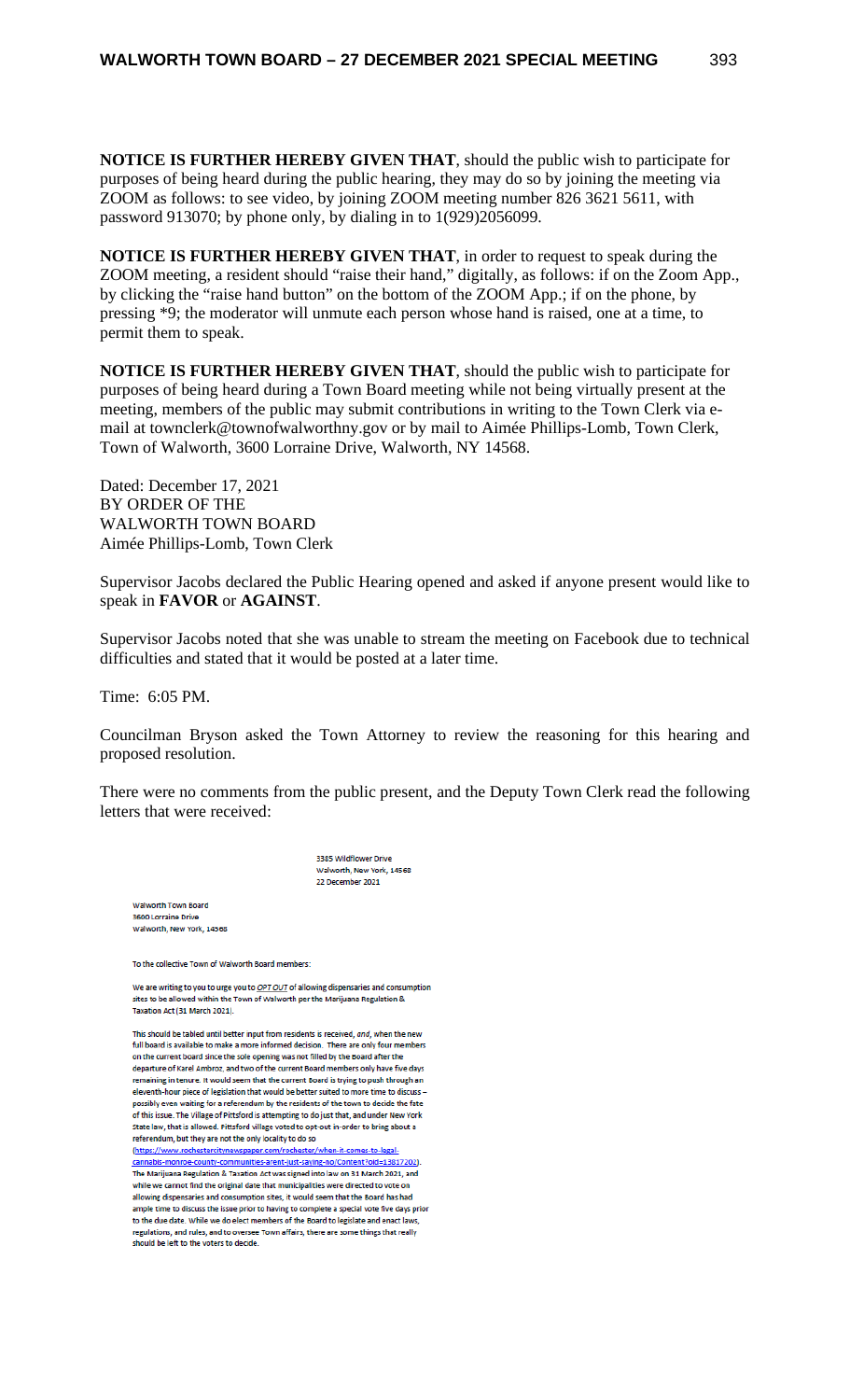Walworth is a relatively quiet town, and many people move here because it is removed from the busier localities, but still well within travelling distance to the larger areas. Walworth is predominantly patronized by the people who live here and pass through while traversing to other areas on his or her normal commute. Has anyone on the Board completed a study to determine how the impact of such businesses that might setup, at Example Tops Markets Plaza, would impact day-to-day operations? Has anyone looked<br>at traffic, crime, or any of the other issues that surround not only an increase in business, but an increase in these types of businesses?

There are certain images ascribed and attached to the cannabis industry, and not all of them are historically "good". As it is, while New York State has said that dispensaries, Noting the above that the contract of "personal use" marijuana / cannabis is legal – the<br>Federal government still maintains that it is NOT legal. This is a cash business that due to<br>Federal government still maintains that the Federal regulations has some issues with the financial and banking aspects as many banks and financial institutions do not want to have anything to do with these types of businesses. That creates opportunity for crime. Given that the town of Walworth does not have a law enforcement agency of its own, and given that the town is still close enough to the city of Rochester to attract certain nefarious members of society, it stands to reason that these types of businesses would be "soft targets" for robbery, burglary, etc. The worry is that these types of businesses are gateway to crime.

There are plenty of ways to look for tax money for the town, but this should not be one of them. There are also plenty of places that are willing to allow these types of businesses to be setup where people can go to get cannabis products. People can go to<br>Rochester or Canandaigua (and some places in-between) if they want to get any cannabis products. It should be noted that as of 24 December 2021 (https://rockinst.org/issue-areas/state-local-government ht/municipal-opt-out-tracker/) that Walworth would not necessarily be in the minority for opting out, as many towns have opted out of both allowing dispensaries and allowing consumption sites.

Our understanding is that if the Board opts out of allowing dispensaries and consumption sites, a vote can be held at any point in the future to reverse that decision, but that if the Board opts-in, that decision is not allowed to be changed. Has anyone on the Board reached out to the residents of the town to get a good feel about how people

feel about this issue? If not - then you should very much consider opting-out and doing some research into the feelings of the residents of the town.

Lisa has lived in Walworth her entire life, and Erik has lived here since 2012, and it is a nice place to live, but allowing these types of businesses changes the outlook of the town and the desire to continue to live here. We have three small children, and this is not an image that we wish to see.

Please vote to opt-out at this time and take up the issue at a later time. If you have ANY questions, comments, or concerns, please feel to reach out us at <u>edeck21@yahoo.com</u><br>or <u>Imc6425@yahoo.com</u>, or at 315-406-8370.

Thank you.

Erik and Lisa Decker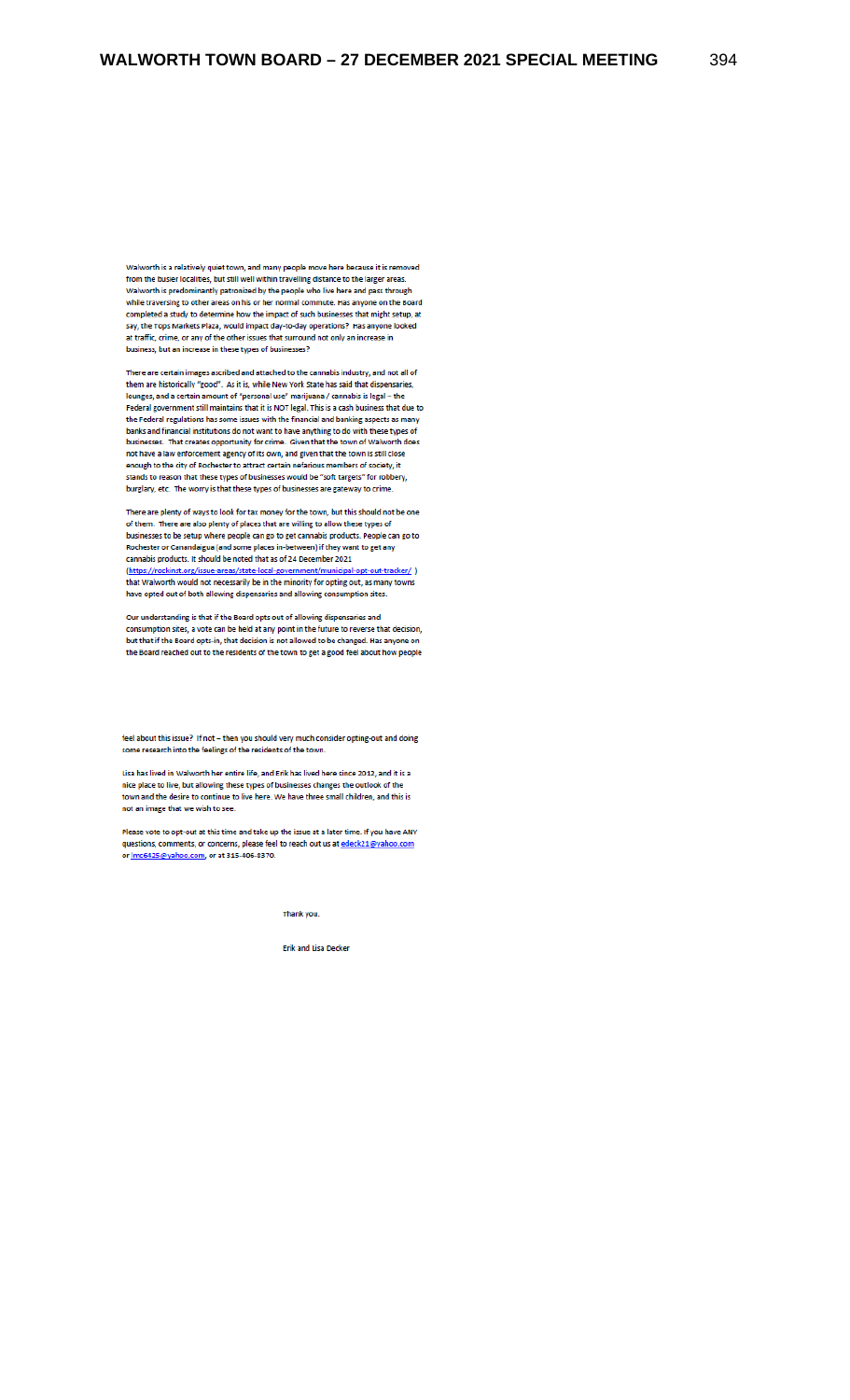Monday, December 27, 2021

| Good Evening                                                                                                                                                                                                                                  |  |
|-----------------------------------------------------------------------------------------------------------------------------------------------------------------------------------------------------------------------------------------------|--|
| nail<br>Christine Kubida and as a resident of the Town of Walworth and also that of a Co-Admin for the<br>community Facebook page I am writing to share some thoughts as collected on our page over the                                       |  |
| onths in relation to Local Law, Adult Use Cannabis Retail Dispensaries and On-Site Consumption Sites.                                                                                                                                         |  |
| I will begin by saying that while I fully understand that the Walworth Community Facebook page is not a town                                                                                                                                  |  |
| sanctioned page and discussions, including polls, do not necessarily translate to having a bearing on actual town<br>decision making efforts, the value of our member's opinions and their voices should still be recognized, heard,          |  |
| and considered given the absence of an actual town sanctioned poll. Additionally, many of our page members                                                                                                                                    |  |
| are individuals who either currently live in Walworth, have previously lived in Walworth, are considering                                                                                                                                     |  |
| Walworth as their future residence, and/or are residents of neighboring towns & individuals that pass through                                                                                                                                 |  |
| our town frequently or shop within our town.                                                                                                                                                                                                  |  |
| The Walworth Community page has posted two (2) polls. The first poll was dated November 3, 2021 and was                                                                                                                                       |  |
| posted to gain community perspective on the matter of the Cannabis Law as it specifically related to Opt                                                                                                                                      |  |
| Out/Opt In.                                                                                                                                                                                                                                   |  |
| The poll had 114 votes in total with 91 votes of "No, Walworth should Not Opt Out" and 23 votes of "Yes,                                                                                                                                      |  |
| Walworth should Opt Out". These numbers translate to approximately 80% NOT in favor of Opting Out and 20%                                                                                                                                     |  |
| that felt Walworth should Opt Out.                                                                                                                                                                                                            |  |
| The second poll was dated Friday December 17, 2021 and was posted with the focus of gaining community                                                                                                                                         |  |
| perspective on the matter of the Cannabis Law in a more refined matter-independent opinion on (A.)<br>Dispensaries, and (B) On-Site Consumption Sites. The second poll was born out of the 2:2 vote by the Walworth                           |  |
| Town Board on Thursday December 16, 2021 in regards to the matter of "Opt Out". The results of this poll                                                                                                                                      |  |
| were:                                                                                                                                                                                                                                         |  |
| . 111 votes for "I am in FAVOR of Dispensaries"                                                                                                                                                                                               |  |
| . 63 votes for "I am NOT in favor of On-Site Consumption Sites"                                                                                                                                                                               |  |
| . 36 votes for "I am in FAVOR of On-Site Consumption Sites"                                                                                                                                                                                   |  |
| . 23 votes for "I am NOT in favor of Dispensaries"                                                                                                                                                                                            |  |
| The Dispensary vote had a total vote count of 134 individuals showing that 83% of the polled individuals are in                                                                                                                               |  |
| FAVOR of Dispensaries being allowed and that 17% are OPPOSED to Dispensaries being allowed in Walworth.                                                                                                                                       |  |
| The On-Site Consumption Sites vote had a total vote count of 99 individuals showing that 64% are NOT in favor<br>of On-Site Consumption Sites being allowed in Walworth while 36% are in FAVOR of On-Site Consumption Sites<br>being allowed. |  |
|                                                                                                                                                                                                                                               |  |
| The results of this poll are current as of Monday, December 27, 2021 at 10:52 a.m                                                                                                                                                             |  |
| My question:                                                                                                                                                                                                                                  |  |
| 1. Recently the Sun & Record/Wayne County Mail published notes from the Town of Arcadia's Town Board                                                                                                                                          |  |
| meeting and in those notes an individual asked if a vote to Opt Out of either one of the aspects of the                                                                                                                                       |  |
|                                                                                                                                                                                                                                               |  |
| 1   Page                                                                                                                                                                                                                                      |  |
|                                                                                                                                                                                                                                               |  |
|                                                                                                                                                                                                                                               |  |
|                                                                                                                                                                                                                                               |  |
| Cannabis Law, Dispensaries and/or On-Site Consumption Sites, resulted in the loss of revenue generation for<br>the town. The response that person received from Mayor Taylor was "If we opt out of any part, we opt out                       |  |
| of the revenue".                                                                                                                                                                                                                              |  |
|                                                                                                                                                                                                                                               |  |
| Can anyone on the Board, or perhaps our Town Attorney, expand on the validity of this answer-Do we lose                                                                                                                                       |  |
| the revenue in its entirety or just on the facet that is opted out?                                                                                                                                                                           |  |
| Many of our page members that are in favor of Cannabis Law adoption in our town, based on page                                                                                                                                                |  |
| dialogue, are in favor of Cannabis Law adoption due to the revenue aspect the town could receive. Given                                                                                                                                       |  |
| this dialogue and the general interest in revenue generation I think it is important to understand and                                                                                                                                        |  |
| consider what is necessary to receive the revenue so that a decision isn't made that eliminates that. If as a                                                                                                                                 |  |
| town we opt out of On-Site Consumption Sites and opt in on just Dispensaries AND as a result revenue will                                                                                                                                     |  |
| not be received then the benefit of adopting Cannabis Law will not be wholly realized.                                                                                                                                                        |  |
|                                                                                                                                                                                                                                               |  |
| In closing, while I recognize that the decision before the town rests in unchartered waters, bringing with it                                                                                                                                 |  |
| apprehension and uncertainty, I have faith that the members of the Town of Walworth Town Board, our Town                                                                                                                                      |  |
| Administration, our Town Attorney, members of our Town Departments, and the members of the Planning                                                                                                                                           |  |
| Board and Zoning Board of Appeals (which I am currently an appointed member of) can work in cohesion to<br>ensure that all future developments will be carefully considered, planned, monitored, and supportive of not                        |  |
|                                                                                                                                                                                                                                               |  |
|                                                                                                                                                                                                                                               |  |
| only our town's vision, but, that of the majority will of the people that make up our town. Thank you for your<br>time, diligence, and for reading this publicly.                                                                             |  |

With many thanks,<br>Christine Kubida

Discussion ensued regarding reasoning and procedure for opting in or out of dispensaries and/or on-site consumption sites, public opinion, tax revenue, and timeline for New York State submission.

Motion by Councilwoman Linson to close the Public Hearing. Seconded by Councilman Bryson.

| Roll call vote: | Councilwoman Linson | Aye |
|-----------------|---------------------|-----|
|                 | Councilman Bryson   | Aye |
|                 | Councilman Phillips | Aye |
|                 | Supervisor Jacobs   | Aye |

Motion carried.

Time: 6:46 PM.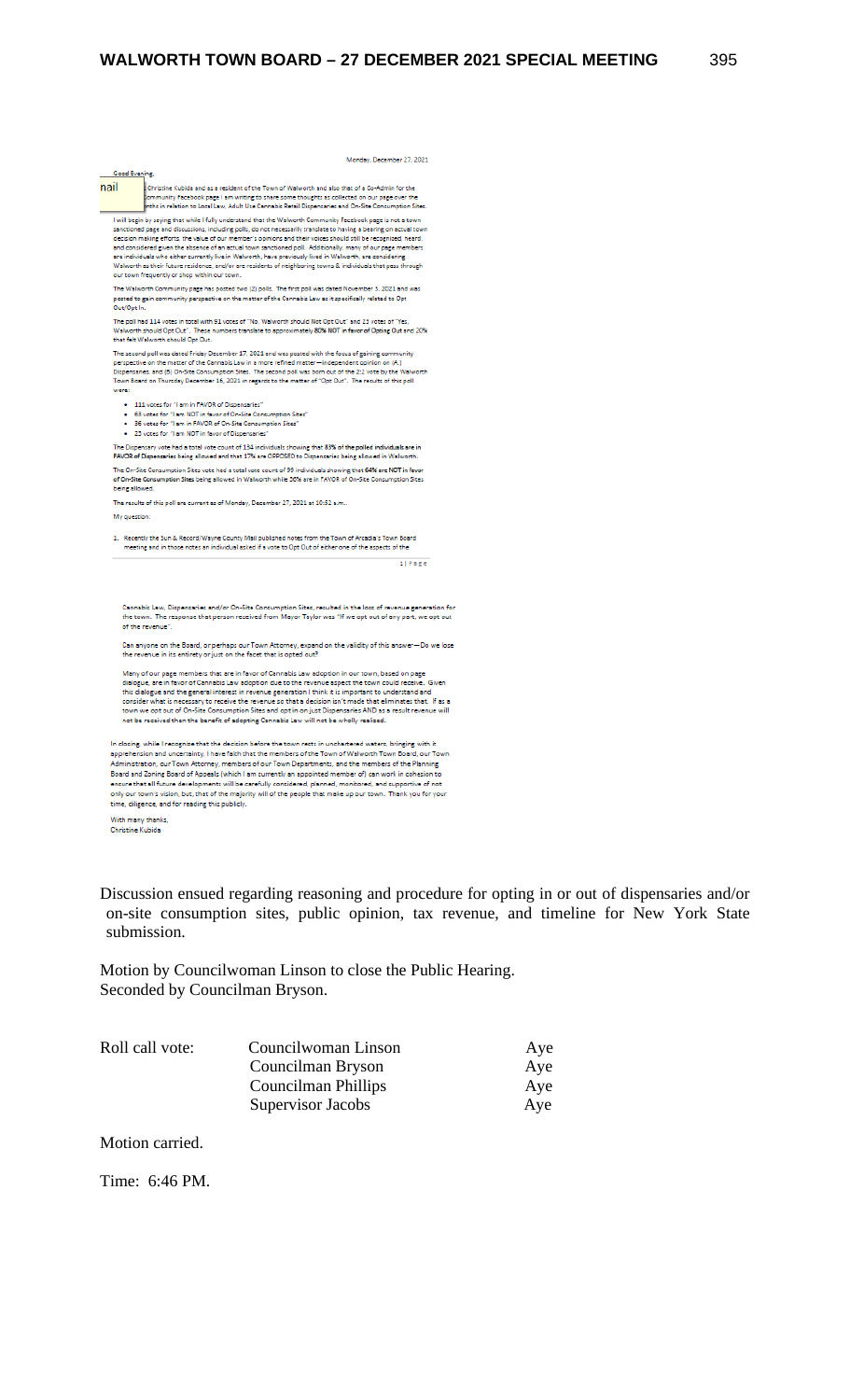#### **RESOLUTION 168-21: SEQR AND ADOPT LOCAL LAW NO. 4 OF 2021 TO OPT OUT OF CANNABIS RETAIL ON-SITE CONSUMPTION SITES**

Councilwoman Linson offered the Resolution and moved its adoption. Seconded by Councilman Bryson to wit:

**WHEREAS,** a public hearing was duly advertised, and held on December  $27<sup>th</sup>$  in order to hear all interested parties on a proposed local law to opt out of cannabis on-site consumption sites in Town; and

**WHEREAS,** the Walworth Town Board, after due deliberation, finds it in the best interest of the Town to adopt said local law, for the reasons set forth therein, and finds that it should be approved; and

**WHEREAS,** the Town Board has assessed this matter for purposes of SEQR, including by way of the attached Parts 1, 2 and 3 of the EAF; now, therefore be it

**RESOLVED,** that the Town Board hereby finds that the approval of said Local Law will not have any significant adverse environmental impacts and, consistent with those findings on Part 2 and Part 3 of the EAF, which EAF is hereby approved, the Town Board hereby issues a negative declaration; and, be it further

**RESOLVED,** that the Walworth Town Board hereby adopts said Local Law No. 4 of 2021 to Opt Out of Cannabis On-Site Consumption Sites, all as set forth in the attached Local Law, which is incorporated herein and made a part hereof; and be it further

**RESOLVED**, that the Walworth Town Clerk be and hereby is directed to enter said Local Law into the minutes of this meeting and to give due notice of the adoption of said Local Law to the Secretary of State of the State of New York; and, be it further

**RESOLVED,** that this resolution is subject to permissive referendum, and, that within ten days hereof, the Town Clerk is hereby directed to post and publish a notice setting forth the date of the adoption of this resolution and containing an abstract of such resolution concisely stating its purpose and effect, specifying that this resolution was adopted subject to a permissive referendum.

Adopted this 27<sup>th</sup> day of December 2021, at a meeting of the Town Board.

| Roll call vote: | Councilwoman Linson | Aye |
|-----------------|---------------------|-----|
|                 | Councilman Bryson   | Aye |
|                 | Councilman Phillips | No. |
|                 | Supervisor Jacobs   | Aye |

Resolution carried.

### **PUBLIC HEARING – 6:05 PM - LOCAL LAW NO. 5 OF 2021 TO MODIFY RESIDENCY REQUIREMENT FOR TOWN OF WALWORTH TOWN COMPTROLLER**

Supervisor Jacobs reviewed the reasoning for the public hearing and the procedures and Deputy Town Clerk read the following legal notice.

### **TOWN OF WALWORTH NOTICE OF PUBLIC HEARING**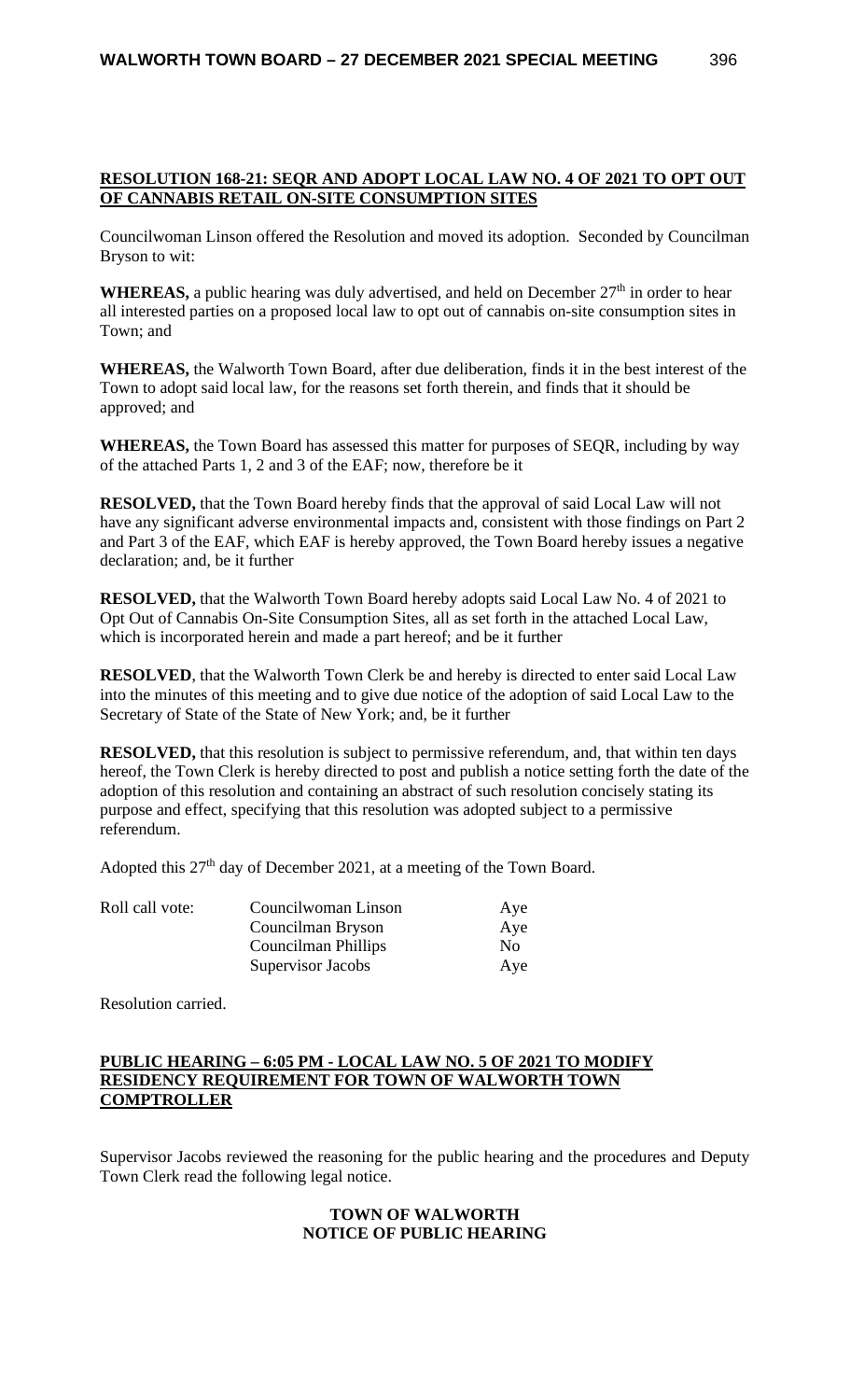# **LOCAL LAW NO. 5 OF 2021 TO MODIFY RESIDENCY REQUIREMENT FOR TOWN OF WALWORTH TOWN COMPTROLLER**

**PLEASE TAKE NOTICE** that a proposed Local Law is under consideration by Walworth Town Board, designated as Local Law No. 5 of 2021 to Revise the Residency Requirement for Town of Walworth Comptroller.

**PLEASE TAKE NOTICE** that the purpose of said Local Law, is to modify the residency requirement for Town of Walworth Comptroller to a less restrictive residency requirement – that is, to require residency within the County of Wayne (instead of just within the Town of Walworth itself), so as to have a broader range of individuals eligible for the Town Comptroller position.

**PLEASE TAKE FURTHER NOTICE** that said proposed Local Law is on file in the Walworth Town Clerk's Office located at 3600 Lorraine Dr., Walworth, New York, where it is available for public inspection during regular business hours.

**PLEASE TAKE FURTHER NOTICE**, that a Public Hearing upon said proposed Local Law has been scheduled for the **27th day of December, 2021, at 6:05 PM**, to be held virtually, via Zoom video conference, as follows below. An opportunity for members of the public to be heard in regard thereto will then and there be given. The ZOOM video conference is planned to be broadcast live (i.e., "live streamed") and viewable to the public at the Town's Facebook page at: https://www.facebook.com/WalworthNY.

**NOTICE IS FURTHER HEREBY GIVEN THAT,** should the public wish to participate for purposes of being heard during the public hearing, they may do so by joining the meeting via ZOOM as follows: to see video, by joining ZOOM meeting number 826 3621 5611, with password 913070; by phone only, by dialing in to 1(929)2056099.

**NOTICE IS FURTHER HEREBY GIVEN THAT**, in order to request to speak during the ZOOM meeting, a resident should "raise their hand," digitally, as follows: if on the Zoom App., by clicking the "raise hand button" on the bottom of the ZOOM App.; if on the phone, by pressing \*9; the moderator will unmute each person whose hand is raised, one at a time, to permit them to speak.

**NOTICE IS FURTHER HEREBY GIVEN THAT**, should the public wish to participate for purposes of being heard during a Town Board meeting while not being virtually present at the meeting, members of the public may submit contributions in writing to the Town Clerk via email at townclerk@townofwalworthny.gov or by mail to Aimée Phillips-Lomb, Town Clerk, Town of Walworth, 3600 Lorraine Drive, Walworth, NY 14568.

Dated: December 17, 2021 BY ORDER OF THE WALWORTH TOWN BOARD Aimée Phillips-Lomb, Town Clerk

Supervisor Jacobs declared the Public Hearing opened and asked if anyone present would like to speak in **FAVOR** or **AGAINST**.

Time: 6:51 PM.

Councilman Bryson asked the Town Attorney to review the reasoning for this hearing and proposed resolution.

There were no comments from the public present, and no correspondence was received by the Town Clerk's office.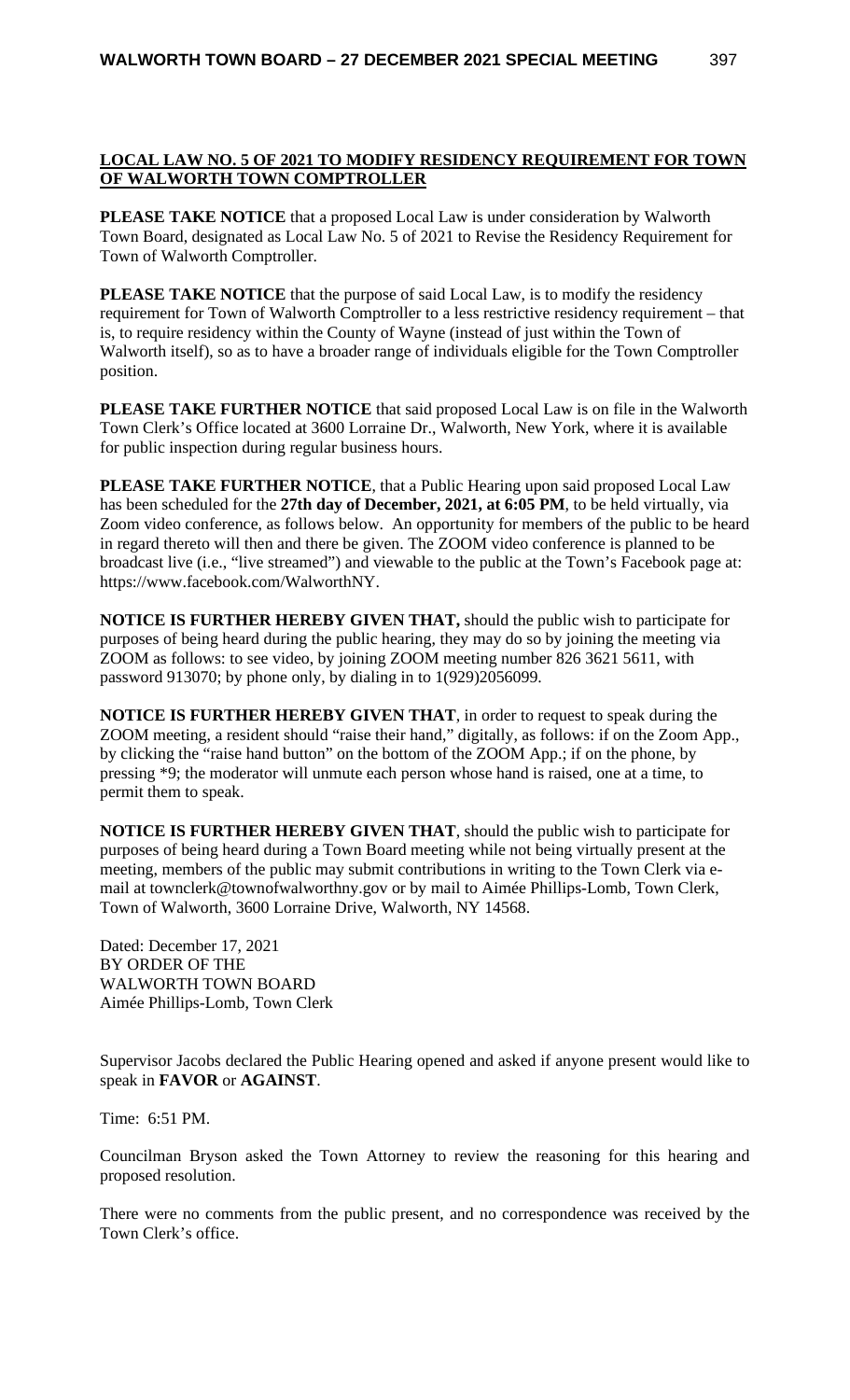Motion by Councilman Bryson to close the Public Hearing. Seconded by Councilman Phillips.

| Councilwoman Linson        | Aye |
|----------------------------|-----|
| Councilman Bryson          | Aye |
| <b>Councilman Phillips</b> | Aye |
| Supervisor Jacobs          | Ave |
|                            |     |

Motion carried.

Time: 6:53 PM.

#### **RESOLUTION 169-21: ADOPT LOCAL LAW NO. 5 OF 2021 TO MODIFY RESIDENCY REQUIREMENT FOR TOWN OF WALWORTH TOWN COMPTROLLER**

Councilman Phillips offered the Resolution and moved its adoption. Seconded by Councilwoman Linson to wit:

**WHEREAS,** a public hearing was duly advertised and held in accordance with law, and all parties in attendance were permitted an opportunity to speak thereon, as it relates to the proposed local law to Modify Residency Requirement for Town of Walworth Comptroller; now, therefore, be it

**RESOLVED,** that the Walworth Town Board, after due deliberation, finds it in the best interest of the Town, including in the interest of the public health, safety and welfare of the Town, to adopt said local law, specifically in that it will enhance the ability of the Town to retain the most qualified individual for the position of Walworth Town Comptroller, generally by expanding the areas in which such individual may reside.

**NOW, THEREFORE, BE IT RESOLVED,** that the Walworth Town Board hereby adopts said Local Law No. 5 of 2021, to Modify Residency Requirement for Town of Walworth Comptroller, all as set forth in the attached Local Law, which is incorporated herein and made a part hereof; and be it further

**RESOLVED,** that the Town Clerk of the Town of Walworth be and hereby is directed to enter said Local Law into the minutes of this meeting and to give due notice of the adoption of said Local Law to the Secretary of State of the State of New York.

Adopted this 27<sup>th</sup> day of December 2021, at a meeting of the Town Board.

| Roll call vote: | Councilwoman Linson | Aye |
|-----------------|---------------------|-----|
|                 | Councilman Bryson   | Aye |
|                 | Councilman Phillips | Aye |
|                 | Supervisor Jacobs   | Aye |

Resolution carried.